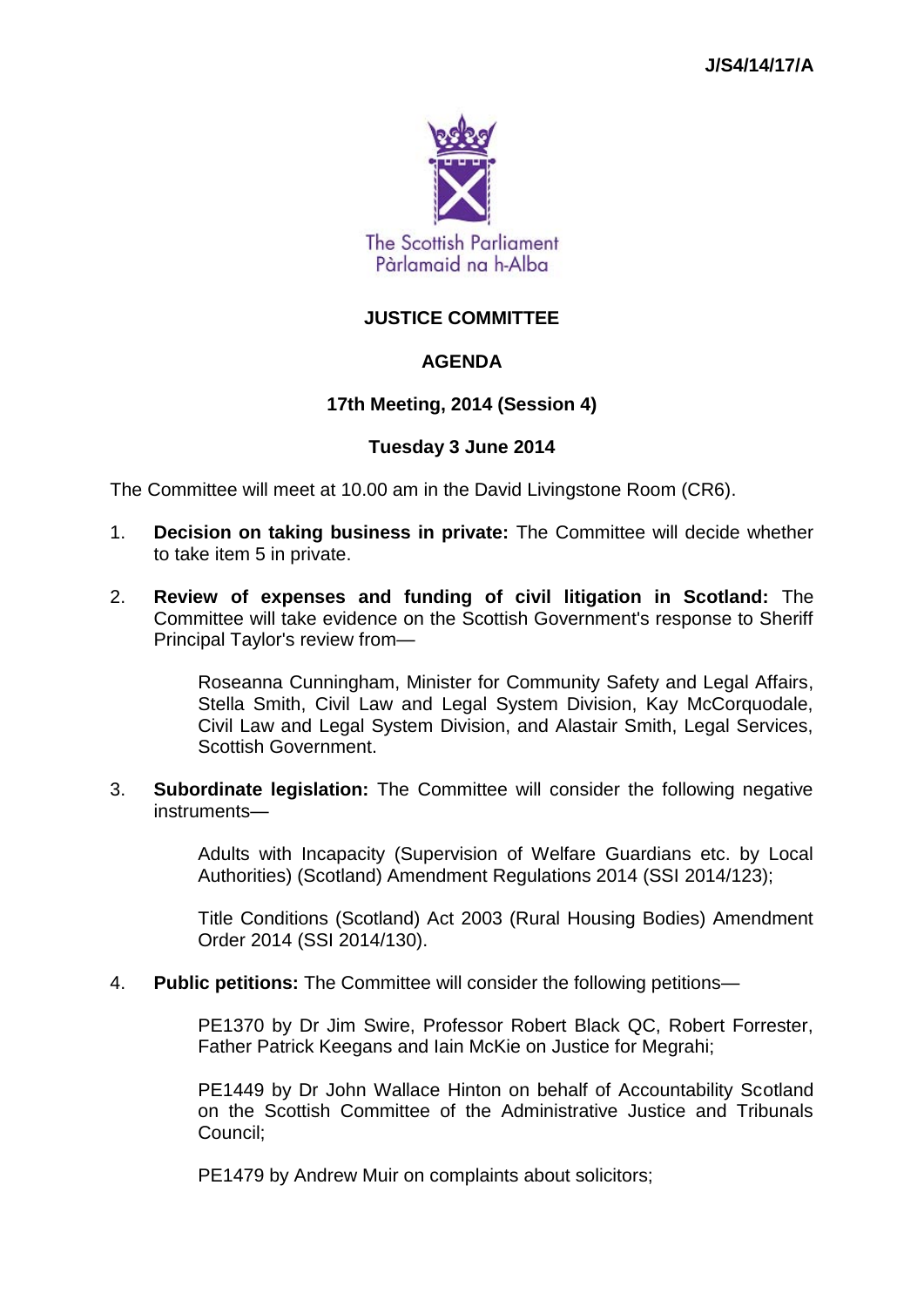PE1504 by Kathie Mclean-Toremar on party litigants - civil appeals to the Supreme Court.

5. **Work programme:** The Committee will consider its work programme.

Irene Fleming Clerk to the Justice Committee Room T2.60 The Scottish Parliament Edinburgh Tel: 0131 348 5195 Email: irene.fleming@scottish.parliament.uk

The papers for this meeting are as follows—

| <b>Agenda item 2</b>                                                                                                                                           |                    |
|----------------------------------------------------------------------------------------------------------------------------------------------------------------|--------------------|
| Private paper                                                                                                                                                  | $J/S4/14/17/1$ (P) |
| Private paper                                                                                                                                                  | J/S4/14/17/2 (P)   |
| Private paper                                                                                                                                                  | J/S4/14/17/3 (P)   |
| <b>Scottish Government's response to Sheriff Principal James</b><br>Taylor's Review of Expenses and Funding of Civil<br><b>Litigation in Scotland</b>          |                    |
| Agenda item 3                                                                                                                                                  |                    |
| Paper by the clerk                                                                                                                                             | J/S4/14/17/4       |
| Adults with Incapacity (Supervision of Welfare Guardians<br>(Scotland)<br>by Local Authorities)<br>Amendment<br>etc.<br><b>Regulations 2014 (SSI 2014/123)</b> |                    |
| Title Conditions (Scotland) Act 2003 (Rural Housing Bodies)<br>Amendment Order 2014 (SSI 2014/130)                                                             |                    |
| Agenda item 4                                                                                                                                                  |                    |
| Private paper                                                                                                                                                  | J/S4/14/17/5 (P)   |
| Letter from Police Scotland on Petition PE1370                                                                                                                 | J/S4/14/17/6       |
| <b>Agenda item 5</b>                                                                                                                                           |                    |
| Private paper                                                                                                                                                  | J/S4/14/17/7 (P)   |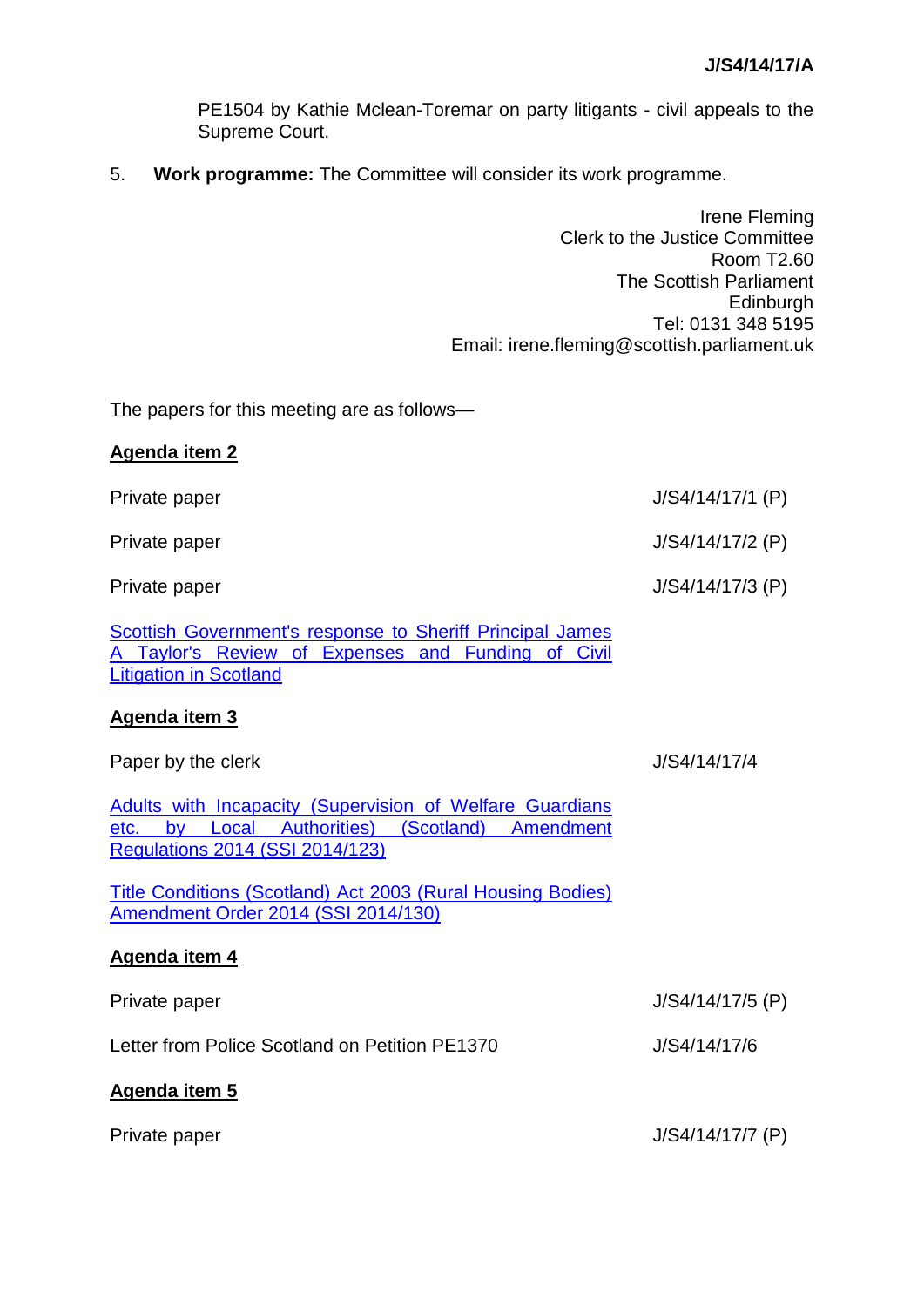# **Additional paper for agenda item 4**

Written submission from the Committee of Justice for J/S4/14/17/8Megrahi on Petition PE1370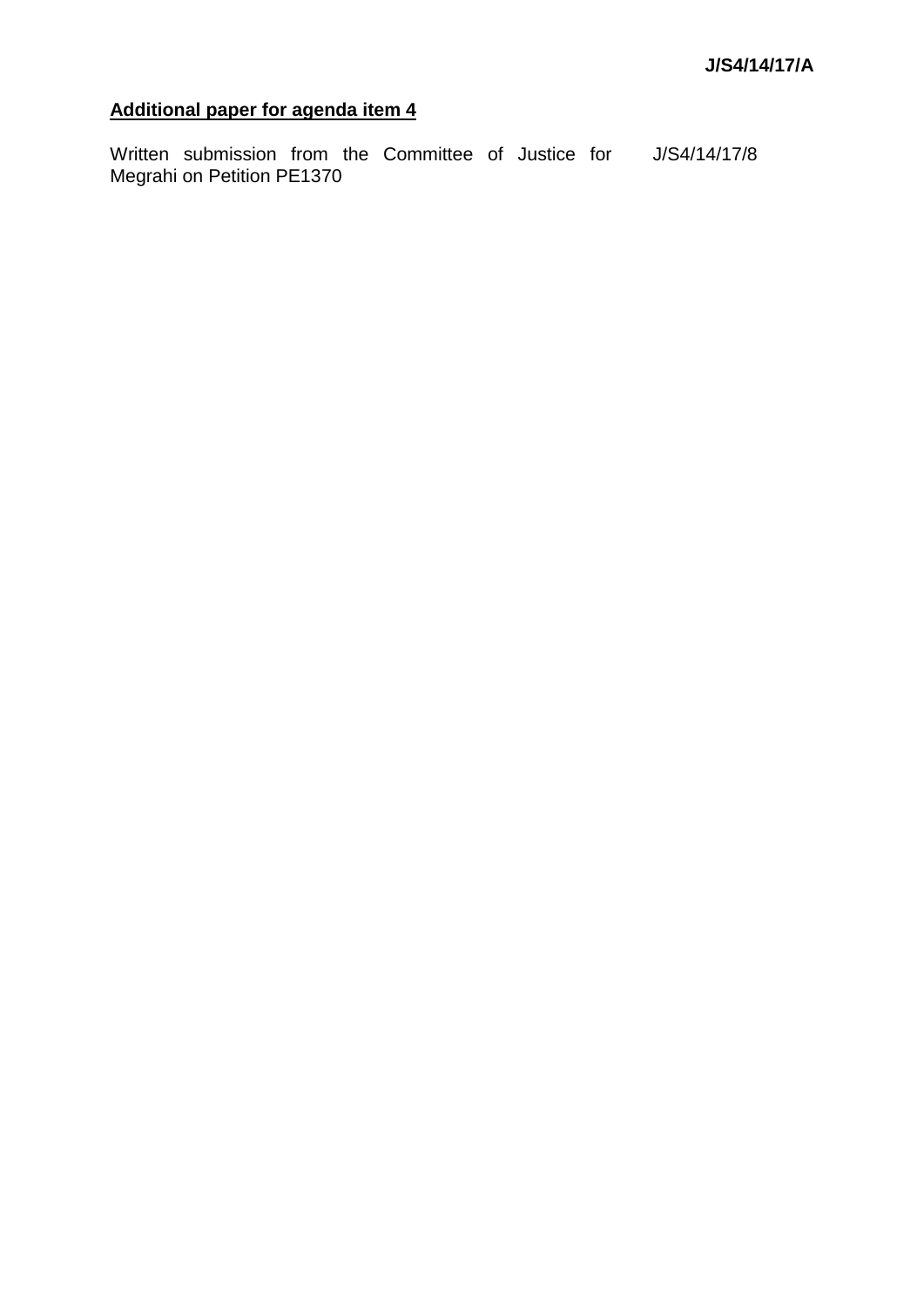# **Justice Committee**

# **17th Meeting, 2013 (Session 4), Tuesday 3 June 2014**

# **Subordinate legislation**

# **Note by the clerk**

# **Purpose**

- 1. This paper invites the Committee to consider the following negative instruments:
	- Adults with Incapacity (Supervision of Welfare Guardians etc. by Local Authorities) (Scotland) Amendment Regulations 2014 (SSI 2014/123);
	- Title Conditions (Scotland) Act 2003 (Rural Housing Bodies) Amendment Order 2014 (SSI 2014/130).

2. Further details on the procedure for negative instruments are set out in Annexe A attached to this paper.

## **Adults with Incapacity (Supervision of Welfare Guardians etc. by Local Authorities) (Scotland) Amendment Regulations 2014 (SSI 2014/123)**

### **Introduction**

3. The purpose of the instrument is to allow more flexibility in the frequency of visits, in response to the circumstances of individual adults, so that local authority resources may be targeted to safeguard the most vulnerable.

4. The instrument comes into force on 9 June 2014.

5. Further details on the purpose of the instrument can be found in the policy note (see below). An electronic copy of the instrument is available at: <http://www.legislation.gov.uk/ssi/2014/123/contents/made>

# **Consultation**

6. The policy note on the instrument confirms that the proposals were considered at a focus group meeting arranged by the Mental Welfare Commission and the Scottish Government at the end of May 2012 and attended by representatives from local authorities and a number of voluntary sector organisations supporting adults with incapacity. A formal consultation took place between May and August 2013 with 19 respondents. The proposals were generally supported although some concerns were expressed about the power to dispense with annual visits.

### **Delegated Powers and Law Reform Committee consideration**

7. The Delegated Powers and Law Reform (DPLR) Committee considered this instrument at its meeting on 27 May 2014 and agreed to draw the instrument to the Parliament's attention as the meaning of the text inserted by regulation 5 could be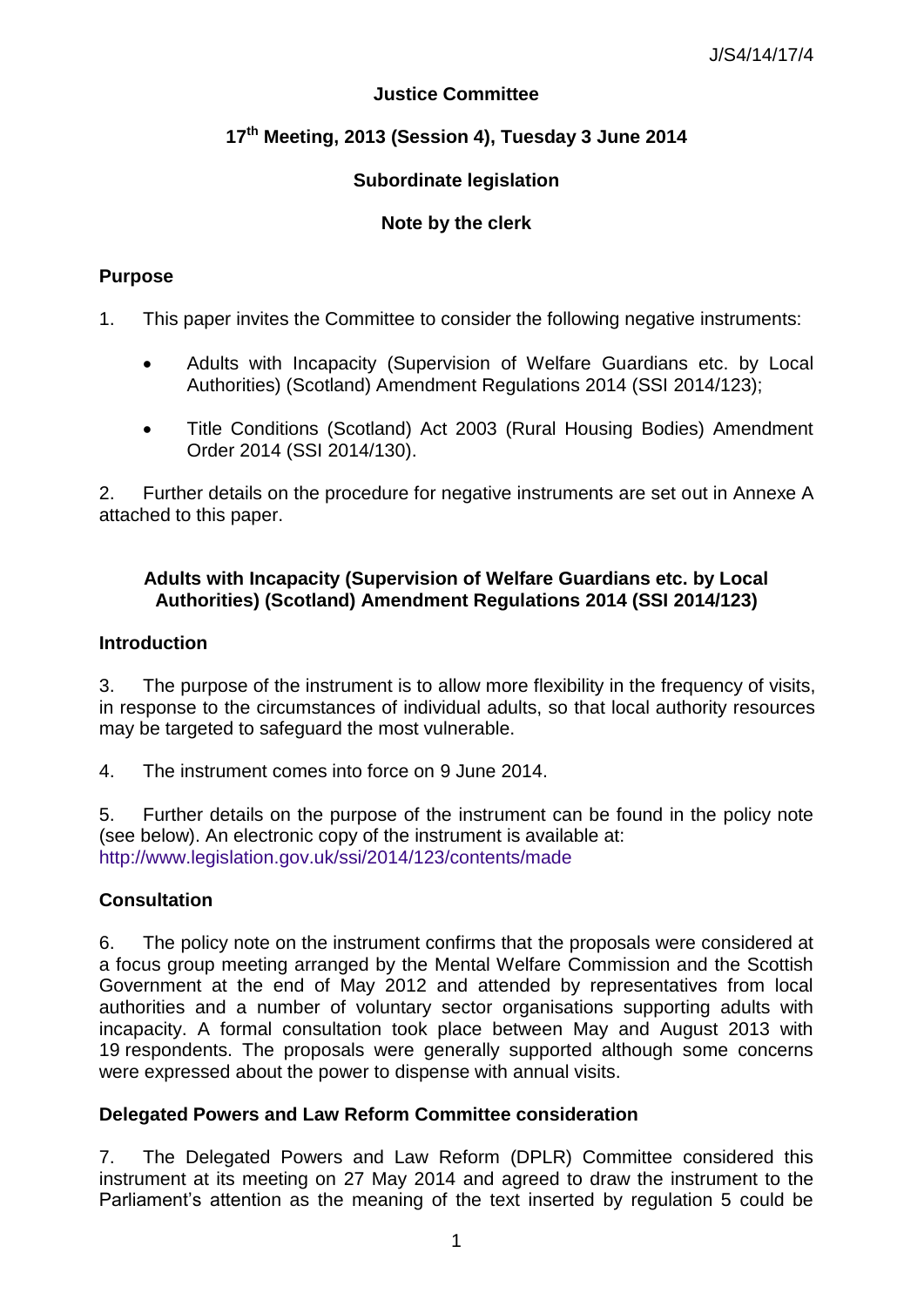clearer. The Scottish Government has undertaken to bring forward an amending instrument to correct the error.

8. The relevant extract from the DPLR Committee's report on the instrument is reproduced on page 4 of this paper.

#### **Justice Committee consideration**

9. If the Committee agrees to report to the Parliament on this instrument, it is required to do so by 16 June 2014.

#### **Policy Note:**

### **Adults with Incapacity (Supervision of Welfare Guardians etc. by Local Authorities) (Scotland) Amendment Regulations 2014 (SSI 2014/123)**

The above instrument was made in exercise of the powers conferred by sections 10(3)(a) and (b) and 86(2) of the Adults with Incapacity (Scotland) Act 2000 ("the 2000 Act"). The instrument is subject to negative resolution procedure.

#### **Policy Objectives**

Under section 10(3) of the 2000 Act, Scottish Ministers can make regulations about the supervisory functions carried out by local authorities in relation to welfare guardians and persons appointed under intervention orders. Regulations were made under section 10(3) in 2002 – the Adults with Incapacity (Supervision of Welfare Guardians etc by Local Authorities) (Scotland) Regulations 2002 (SSI 2002/95; "the principal Regulations").

The principal Regulations were amended in 2005 to reduce the supervision requirements on local authorities where a guardian has been appointed for more than 1 year. Originally, local authorities had to arrange visits of the adult and guardian every 3 months. This requirement was changed to every 6 months. This change came about as a consequence of work carried out jointly by Alzheimer Scotland – Action on Dementia and the Scottish Development Centre for Mental Health to monitor the implementation of the 2000 Act and make recommendations on issues which might need to be addressed. The changes in 2005 were intended to address the concerns expressed by the Association of Directors of Social Work and guardians that the 3-monthly requirement was intrusive and unnecessary.

The Scottish Government and the Mental Welfare Commission consider that the principal Regulations still place too great a burden on local authorities; are not riskbased; and do not necessarily best meet the needs of the adult. Amendments to the principal Regulations are, therefore, being made in this instrument to allow more flexibility in the frequency of visits, in response to the circumstances of individual adults, so that local authority resources may be targeted to safeguard the most vulnerable.

The amendments will:-

 Extend the interval for on-going supervisory visits to adults and welfare guardians, where a guardian has been appointed for more than 1 year from 6 months to 12 months;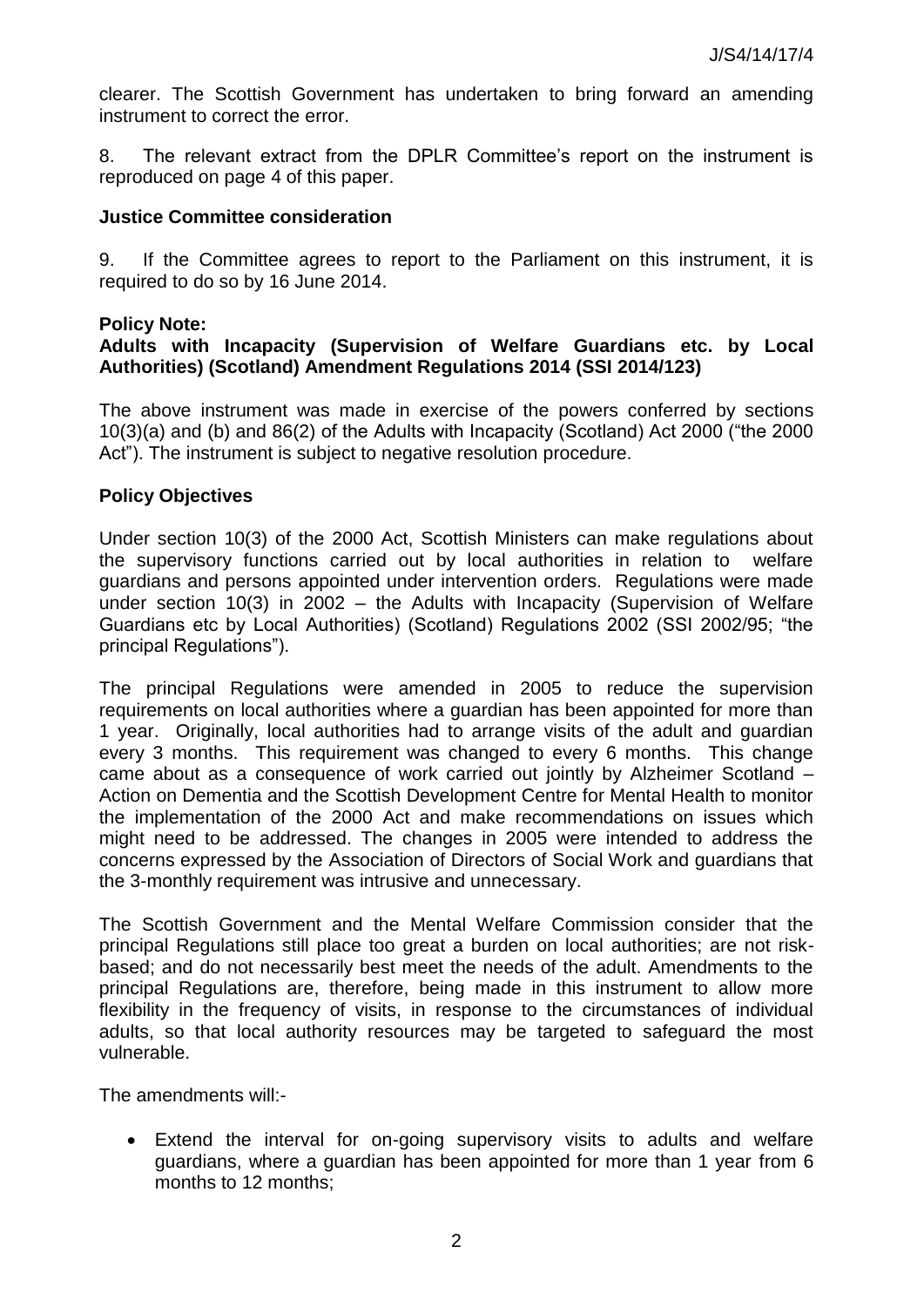- Provide local authorities with a power to vary or cease the 12 monthly visits to adults and/or welfare guardians, where a guardian has been appointed for more than 1 year, following the first 12 month review and subject to certain safeguards including the agreement of both the adult and the guardian;
- Prescribe the form of notification a local authority must send to the Mental Welfare Commission when it has decided to vary or cease visits;
- Alter the intervals and nature of visits to adults and welfare guardians, where the guardian has been appointed for less than 1 year. Currently the requirement is to visit within 14 days before or after the midpoint of the appointment and within 14 days of the end of the appointment. This will change to a visit to the adult and guardian within 3 months of the guardianship order being granted, and contact with the guardian no less than 3 months before the end of the appointment;
- Alter the circumstances in which information must be provided by a welfare guardian or person authorised under an intervention order to a local authority, and enable a guardian or person authorised under an intervention order from volunteering relevant information to the local authority.

Specifically, the changes will support the overall policy aim of providing some flexibility to local authorities in relation to visiting adults with incapacity and their guardians. This will enable local authorities to adopt a risk based approach and to target their resources to where they are most needed. These proposed changes will build on the amendments made in 2005.

The proposals in the instrument are supported on the basis that the current minimum of 6 months is often both onerous for the local authority and intrusive for the guardian The facility to extend the interval between visits will also provide helpful flexibility and enable proportionate risk management, enabling resources to be better targeted.

Appropriate levels of safeguarding are put in place by the instrument, with the involvement of the welfare guardian and the adult in the local authority's decision making process about extension of the intervals for visits or cessation of visits. If the adult or the welfare guardian does not agree to the change proposed by the local authority the issue cannot be taken any further. In addition the instrument provides that the Mental Welfare Commission will be provided by the local authority with a record of the decision and the reasons for it, which will allow them to raise any issues of concern with the local authority should they consider it necessary. The Mental Welfare Commission will be issuing guidance to assist local authorities complete the form of notification.

None of these proposed changes should prevent a local authority from arranging visits to the adult or welfare guardian more frequently than the interval set down in the principal Regulations – the principal Regulations set down the minimum supervisory requirements.

In terms of the requirement for the guardian or person authorised under an intervention order to provide information when requested by the local authority, the proposed changes in the instrument will promote a partnership approach between the guardian and local authority; provide greater clarity for guardians as to their responsibilities and strengthen the local authority's ability to require information to be provided; and importantly, complement the risk based approach to intervals between visits, as if the frequency of visits decrease, the sharing of information becomes more important.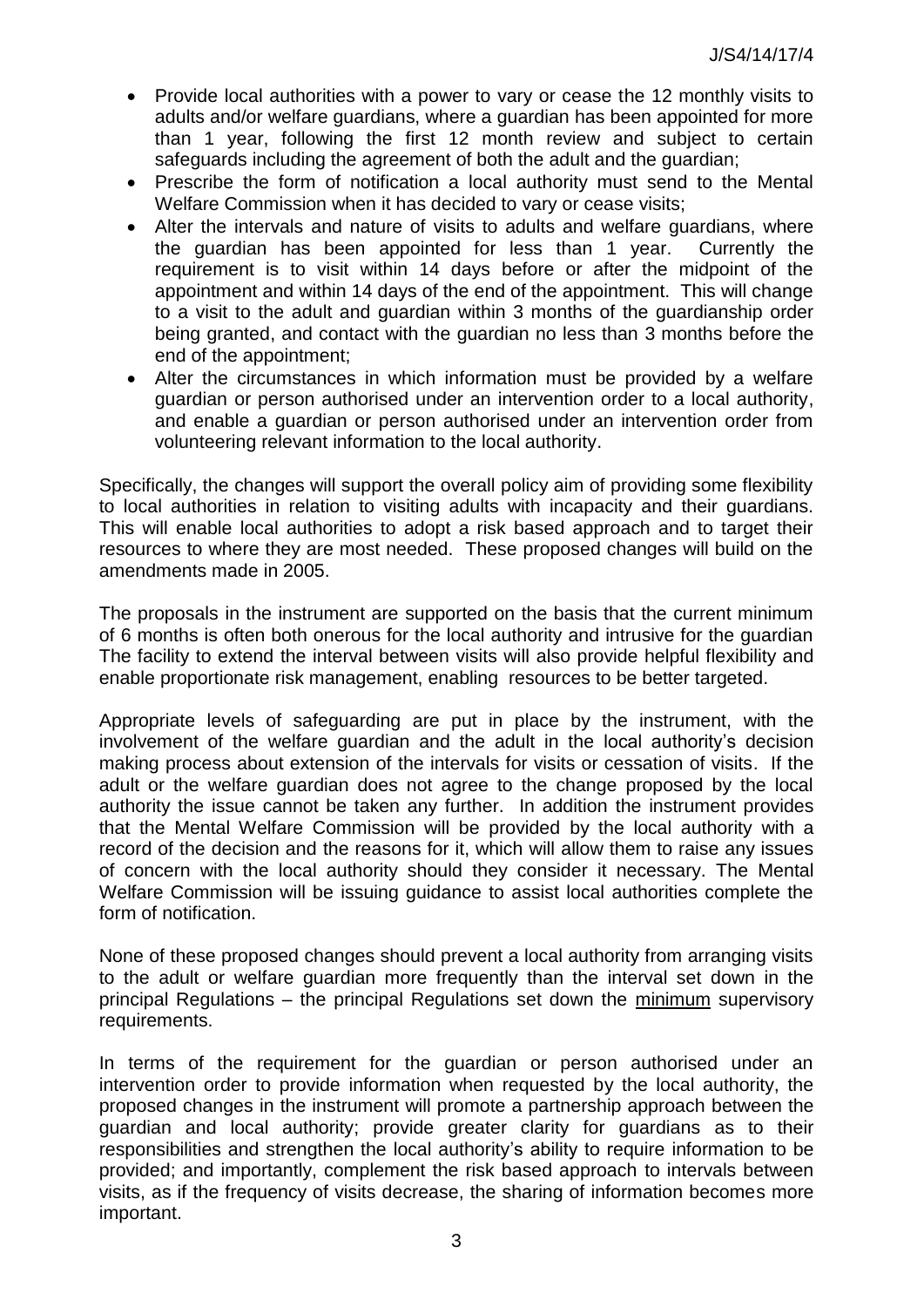# **Consultation**

These proposals were considered at a Focus Group meeting arranged by the Mental Welfare Commission and the Scottish Government at the end of May 2012 and attended by representatives from local authorities and a number of voluntary sector organisations supporting adults with incapacity.

A formal consultation took place between May and August 2013 with 19 respondents. The proposals were generally supported although some concerns were expressed about the power to dispense with annual visits.

## **Financial Effects**

No additional costs will fall on the Scottish Government or local government. The amendments to the principal Regulations provide for a more flexible and risk based approach to supervisory visits on behalf of local authorities to adults and their welfare guardians. They should therefore enable local authorities to better target their available resources and operate more effectively within the limits of their workforce capacity.

# **Equality Impact Assessment**

An equality impact assessment has been produced in connection with these proposals and was published as part of the consultation paper. The assessment concludes that it is not foreseen that the proposals would impact on any particular group more than any other.

Scottish Government Civil Law and Legal System Division April 2014

# *Extract from the Delegated Powers and Law Reform Committee 37th Report 2014*

### **Adults with Incapacity (Supervision of Welfare Guardians etc. by Local Authorities) (Scotland) Amendment Regulations 2014 (SSI 2014/123)**  (Justice Committee)

1. The instrument amends the Adults with Incapacity (Supervision of Welfare Guardians etc by Local Authorities) (Scotland) Regulations 2002 (SSI 2002/95; the 2002 regulations). The 2002 regulations prescribe the duties of the local authority in relation to supervision of welfare guardians and persons authorised under intervention orders, in terms of the Adults with Incapacity (Scotland) Act 2000. They also prescribe the information to be provided by such persons to the local authority.

2. The amendments to the 2002 regulations include extending the minimum interval for on-going supervisory visits by the local authority to adults and welfare guardians, and providing local authorities with a power to vary the frequency of visits, or to cease them, where a guardian has been appointed for more than one year.

3. The regulations come into force on 9 June 2014.

4. In considering the instrument, the Committee asked the Scottish Government for an explanation of certain matters. The correspondence is reproduced in the Appendix.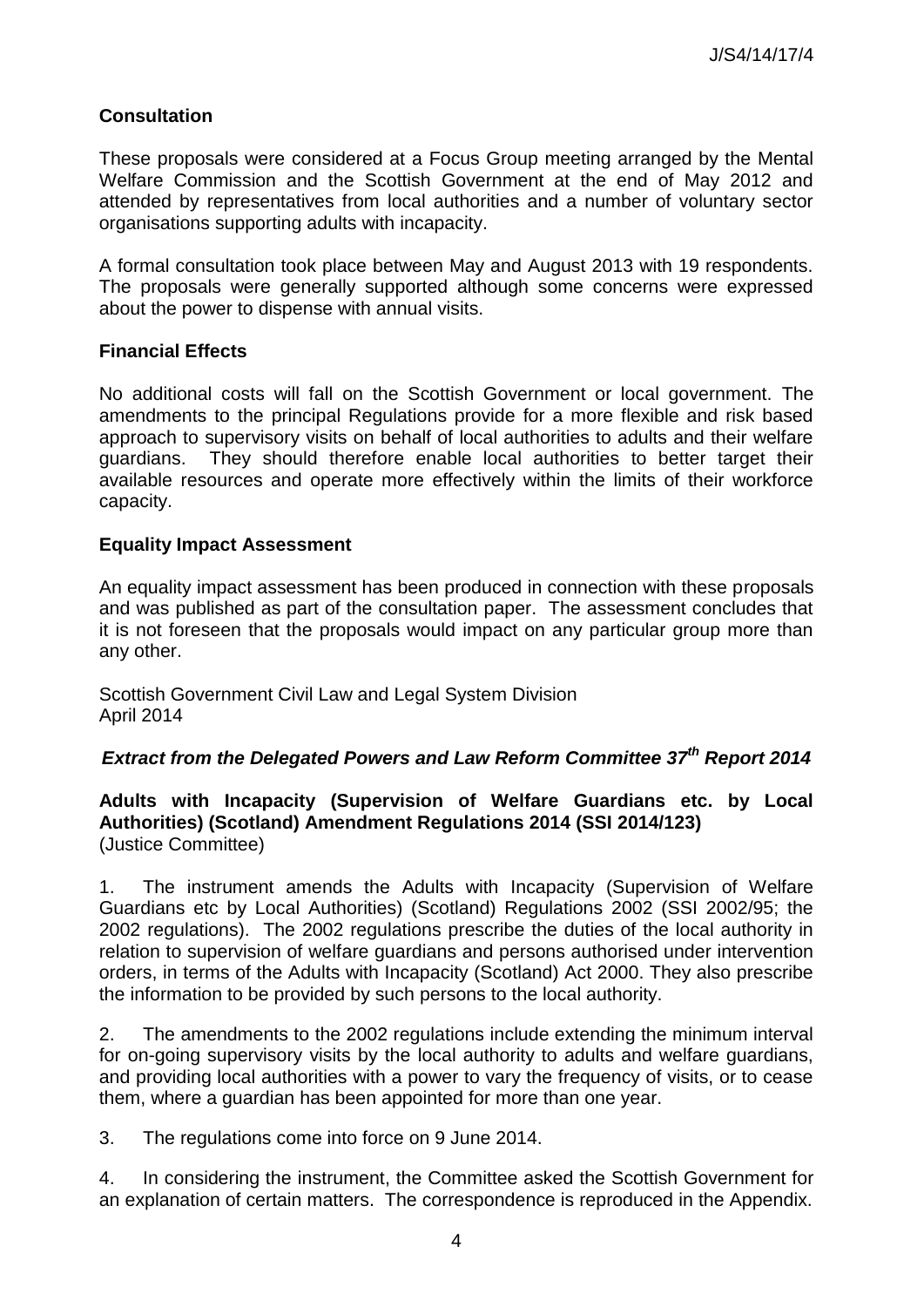5. Regulation 5 of the instrument inserts regulation 2A(5) in the 2002 regulations. It enables a local authority which has made a decision to cease or reduce the frequency of supervisory visits to a welfare guardian or adult to restart those visits or to vary them back to the original 12-month intervals "in accordance with regulation 2(1)(b)". Regulation 2(1)(b) refers to visits (with an interval of 12 months or less) to the welfare guardian, while regulation 2(1)(a) refers to such visits to the adult. The Committee considers that it is unclear whether the effect of the cross-reference to regulation 2(1)(b) is to enable a variation of visits to both the welfare guardian and to the adult, or only to one of them.

6. The Scottish Government acknowledges the error in the cross-reference. It considers that there is a risk that the provision would have the effect of allowing a variation of visits (to intervals of not more than 12 months) only in respect of the adult, when the policy intention is to allow this for visits to both the adult and the welfare guardian.

7. **The Committee accordingly draws the instrument to the Parliament's attention under ground (h) as the meaning of the text inserted by regulation 5 could be clearer.** 

8. **Regulation 5 inserts new regulation 2A(5) in the Adults with Incapacity (Supervision of Welfare Guardians etc. by Local Authorities) (Scotland) Regulations 2002 ("the 2002 Regulations"). The cross-reference in regulation 2A(5)(a) to regulation 2(1)(b) of the 2002 Regulations is erroneous as it is too specific. It creates uncertainty regarding whether the effect is to permit a variation of visits (to intervals of not more than twelve months) in respect of both the adult subject to a guardianship order and the welfare guardian, or only in respect of the adult. The policy intention is to allow for such a variation in respect of visits to both the welfare guardian and the adult.** 

9. **The Committee notes that the Scottish Government has undertaken to bring forward an amending instrument to correct the error.** 

**Appendix** 

**Adults with Incapacity (Supervision of Welfare Guardians etc. by Local Authorities) (Scotland) Amendment Regulations 2014 (SSI 2014/123)** 

# **On 14 May 2014, the Scottish Government was asked:**

(1) Regulations 3-5 provide for an increase in the minimum interval between visits to the adult and guardian, and enable the variation and cessation of local authority visits. In so far as those provisions reduce the level of supervision of welfare guardians by the local authority, does the Scottish Government consider that they engage the Article 8.1 rights of the adult subject to a guardianship order? We refer here to the positive obligations Article 8 imposes on the state to secure respect for private and family life (e.g. as in *X and Y v the Netherlands* (1985) 8 EHRR 235). Please explain why the interference is justifiable in pursuit of a legitimate aim, and also meets the tests of fair balance and proportionality, as the Policy Note does not explain these matters.

(2) In new regulation 2A(5)(a) of the principal regulations, as inserted by regulation 5, does the Scottish Government agree that the reference to an interval between visits being not more that twelve months "in accordance with regulation 2(1)(b)" should be "in accordance with regulation  $2(1)$ ", as the provision in regulation  $2A(5)(a)$  concerns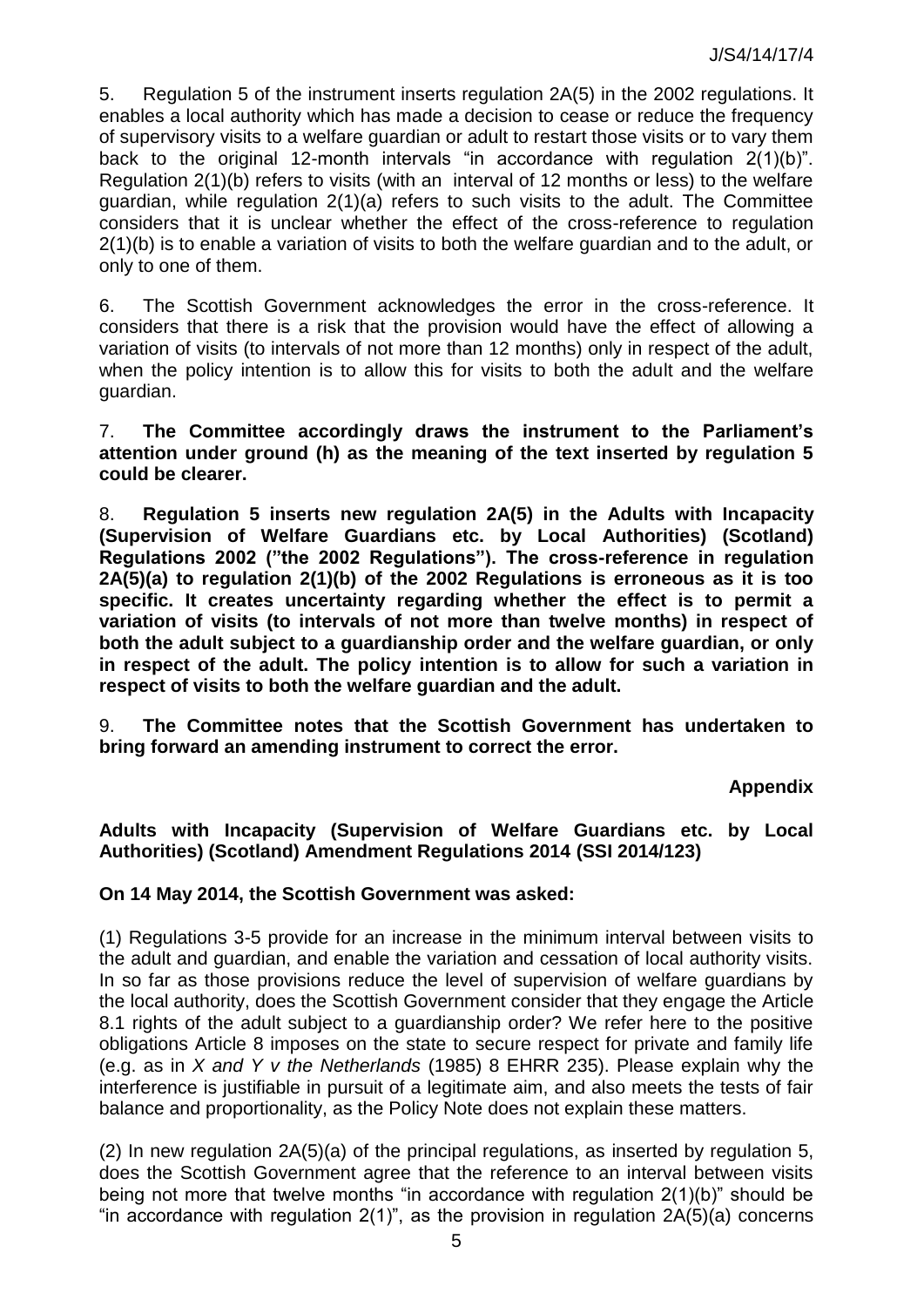visits to both the adult and the guardian? What does the Scottish Government consider is the effect of the reference to regulation 2(1)(b)?

(3) In the Form of Notice in the Schedule to the principal regulations, inserted by regulation 8, there is a statement that "The local authority has provided information to the adult and guardian on how they can contact the local authority if either person wishes visits to the adult and/or the guardian to *restart*". Standing the terms of new regulation 2A(5)(a) of the principal regulations, is this statement intended also to include information on how the adult or guardian can contact the local authority if they wish the interval between visits to be *varied*?

#### **The Scottish Government responded as follows:**

(1) The Scottish Government does not consider that Article 8 is engaged in relation to any alteration in the arrangements for supervision of an adult's welfare guardian.

Article 8 is undoubtedly engaged at the point in time when the adult is placed under guardianship. The 2000 Act has express provision to ensure protection as regards foreseeability of the legal effect on the adult of appointment, and specification of the powers conferred on the guardian (Touko Ollila v Finland A18969/91 30 June 1993 and Herczegfalvy v Austria 1992 15 EHRR 437).

The power being exercised in relation to these Regulations does not arise in relation to appointment of a welfare guardian. The power in this case arises in relation to the frequency of supervision of such guardians by local authorities. The arrangements whereby a local authority visits an adult do not affect the nature of the quardianship that the adult is under, but are part of the process of the local authority ensuring that the guardian is fulfilling his or her functions and duties under the 2000 Act.

Even if Article 8 is engaged in relation to alteration of arrangements for supervision of an adult's welfare guardian, the alterations proposed in these Regulations can be justified in pursuit of a legitimate aim and meeting the tests of fair balance and proportionality.

The circumstances in which a welfare guardian may be appointed to an adult can be extremely varied. The legitimate aim in this situation is to ensure that the guardian is performing his/her functions appropriately in relation to the welfare of the adult. Frequent supervision may be appropriate in some cases, and the principal Regulations are clear (as is noted in the Policy Note to these Regulations) that they prescribe the *minimum* supervisory requirements. A local authority must satisfy itself that the arrangements it puts in place in practice meet any Article 8 obligations which arise. However, less frequent supervision may also be appropriate in some cases. Indeed, excessively frequent supervision might, in theory, breach an adult's Article 8 rights, if such rights are engaged.

Fair balance and proportionality are ensured by the safeguarding measures which are put in place by these Regulations, referred to in the Policy Note. The adult and/or welfare guardian may object to the proposed variation or cessation and where an objection is made, the proposal cannot be implemented. The Mental Welfare Commission also performs a role, on receipt of the relevant information from the local authority, in being able to raise any concerns about the variation or cessation. The Scottish Government's position is that the MWC is well-placed to consider these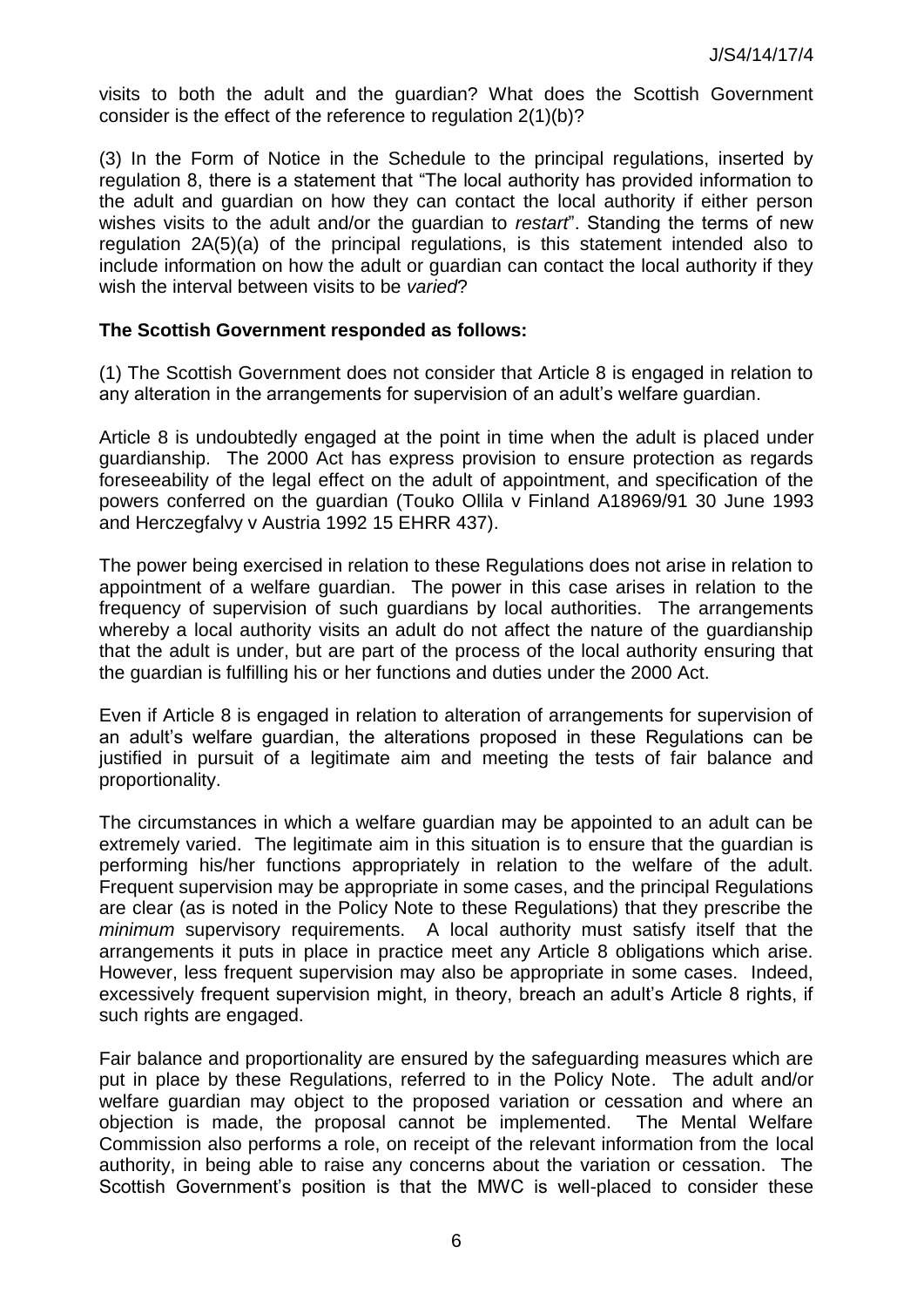decisions by local authorities, already having certain statutory functions under the 2000 Act, and will be issuing guidance to local authorities on these decisions.

The cumulative effect of these safeguarding provisions is that a balance is struck between any Article 8 rights of an adult in relation to the alteration of supervision of the adult's welfare guardian, and the need for appropriate supervision of the guardian by the local authority.

(2) The Scottish Government acknowledges that the cross-reference in regulation 2A(5)(a) of the principal Regulations (as amended) to regulation 2(1)(b) is erroneous by being too specific. As the legal advisers to the DPLRC have noted, paragraph (1)(b) of regulation 2 refers only to visits to the guardian, whereas paragraph (1)(a) refers to visits to the adult. The Scottish Government considers that there is a risk that regulation 2A(5)(a) would have the effect of only allowing a variation of visits back to intervals of not more than twelve months for visits to the adult when the intention was to allow this for visits to the adult and the guardian. The Scottish Government will therefore bring forward an amending instrument to remove the reference to subparagraph (b).

(3) The reference in the form to a local authority having provided information as regards restarting of visits is intended – see the text in square brackets above the box preceding the reference which explains that this part of the form should be completed where the decision is to cease visits.

The Scottish Government's position is that the form does not need to cover the provision of information on variation of visits, as, by their nature, visits would be continuing so the adult or guardian will have ongoing relationship with the local authority through which any desire to alter the frequency of visits can be raised. Where visits have stopped, however, there is no ongoing relationship which makes it necessary for the local authority to ensure that the adult and guardian know how to ask for restarting of the visits, as is provided for in the form.

## **Title Conditions (Scotland) Act 2003 (Rural Housing Bodies) Amendment Order 2014 (SSI 2014/130)**

### **Introduction**

10. The purpose of the instrument is to amend the Title Conditions (Scotland) Act 2003 (Rural Housing Bodies) Order 2004 by adding one body, Yuill Community Trust C.I.C., as a prescribed rural housing body.

11. The instrument comes into force on 17 June 2014.

12. Further details on the purpose of the instrument can be found in the policy note (see below). An electronic copy of the instrument is available at: <http://www.legislation.gov.uk/ssi/2014/130/contents/made>

### **Consultation**

13. The policy note on the instrument confirms that a consultation was not required because applicants either meet the terms of the legislation or they do not.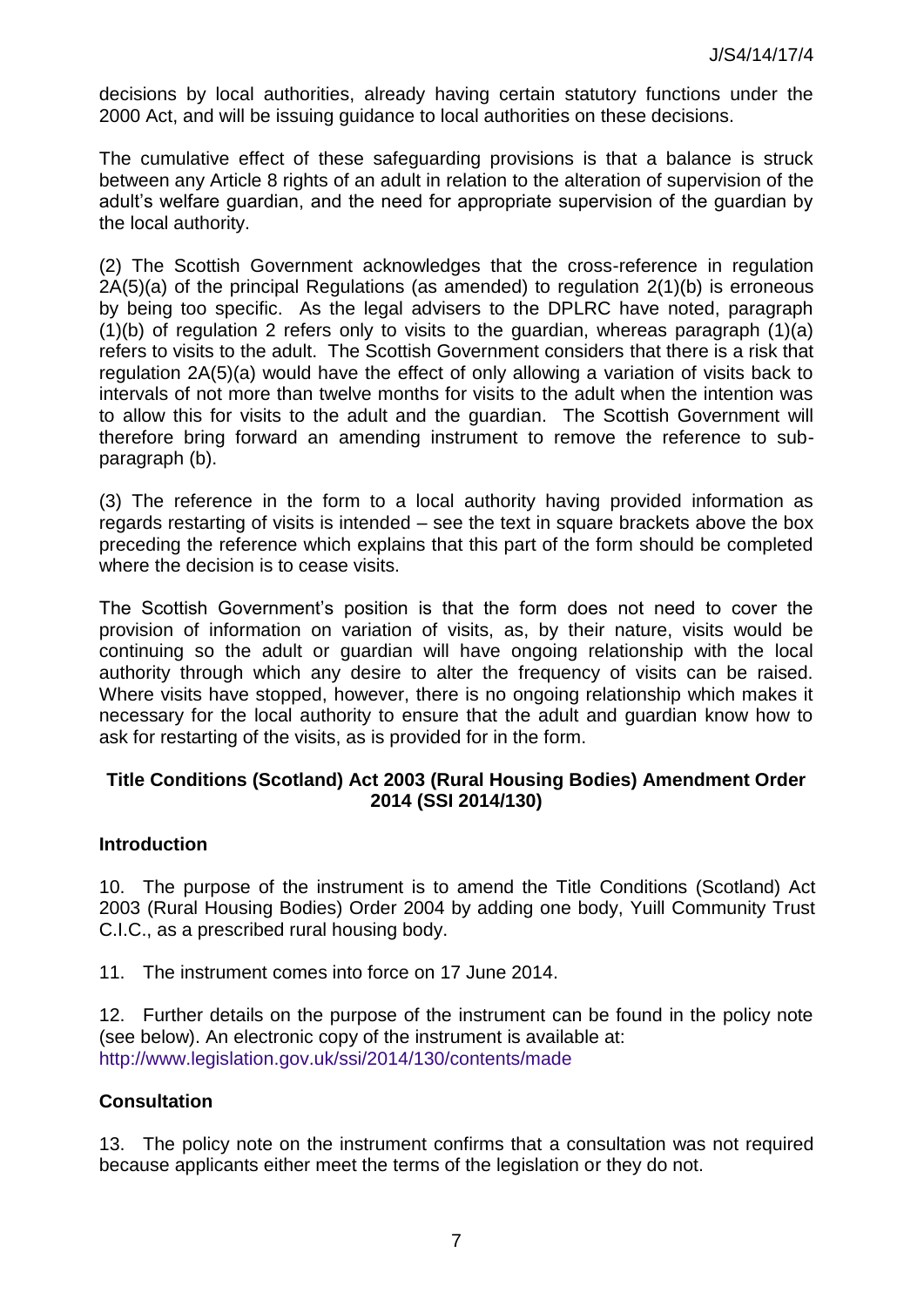### **Delegated Powers and Law Reform Committee consideration**

14. The Delegated Powers and Law Reform (DPLR) Committee considered the instrument at its meeting on 27 May 2014 and agreed that it did not need to draw the attention of the Parliament to the instrument on any grounds within its remit.

#### **Justice Committee consideration**

15. If the Committee agrees to report to the Parliament on the instrument, it is required to do so by 23 June 2014.

#### **Policy Note:**

### **Title Conditions (Scotland) Act 2003 (Rural Housing Bodies) Amendment Order 2014 (SSI 2014/130)**

The powers to make this Order are conferred by section 43(5) of the Title Conditions (Scotland) Act 2003 ("the 2003 Act"). The instrument is subject to the negative procedure.

#### **Policy Objective**

Section 43(5) of the 2003 Act provides that Scottish Ministers may prescribe such body as they think fit to be a rural housing body. A rural housing body will be able, when selling rural housing or land, to reserve a right to repurchase the property or land in the event of it coming up for sale. As a consequence, rural housing bodies will have the ability to control future sales. Ministers also have the power, under the 2003 Act, to determine that a body shall cease to be a rural housing body.

The right to repurchase may only be used over rural land. Rural land means land other than excluded land. Excluded land has the same meaning as in the Land Reform (Scotland) Act 2003, namely settlements of over 10,000 people.

This Order amends the Title Conditions (Scotland) Act 2003 (Rural Housing Bodies) Order 2004 by adding one body, Yuill Community Trust C.I.C., as a prescribed rural housing body

The power to make this Order may only be exercised where the object or function, or one of the principal objects or functions, of the body concerned is to provide housing or land for housing (section 43(6) of the 2003 Act). Yuill Community Trust C.I.C. complies with this requirement.

Previous amending Orders designating rural housing bodies were made in 2004, 2006, 2007, 2008 and 2013.

#### **Consultation**

A consultation is not required as applicants either meet the terms of the legislation or they do not.

#### **Impact Assessments**

An equality impact assessment has not been undertaken on the basis that this policy does not have any impact on equality issues.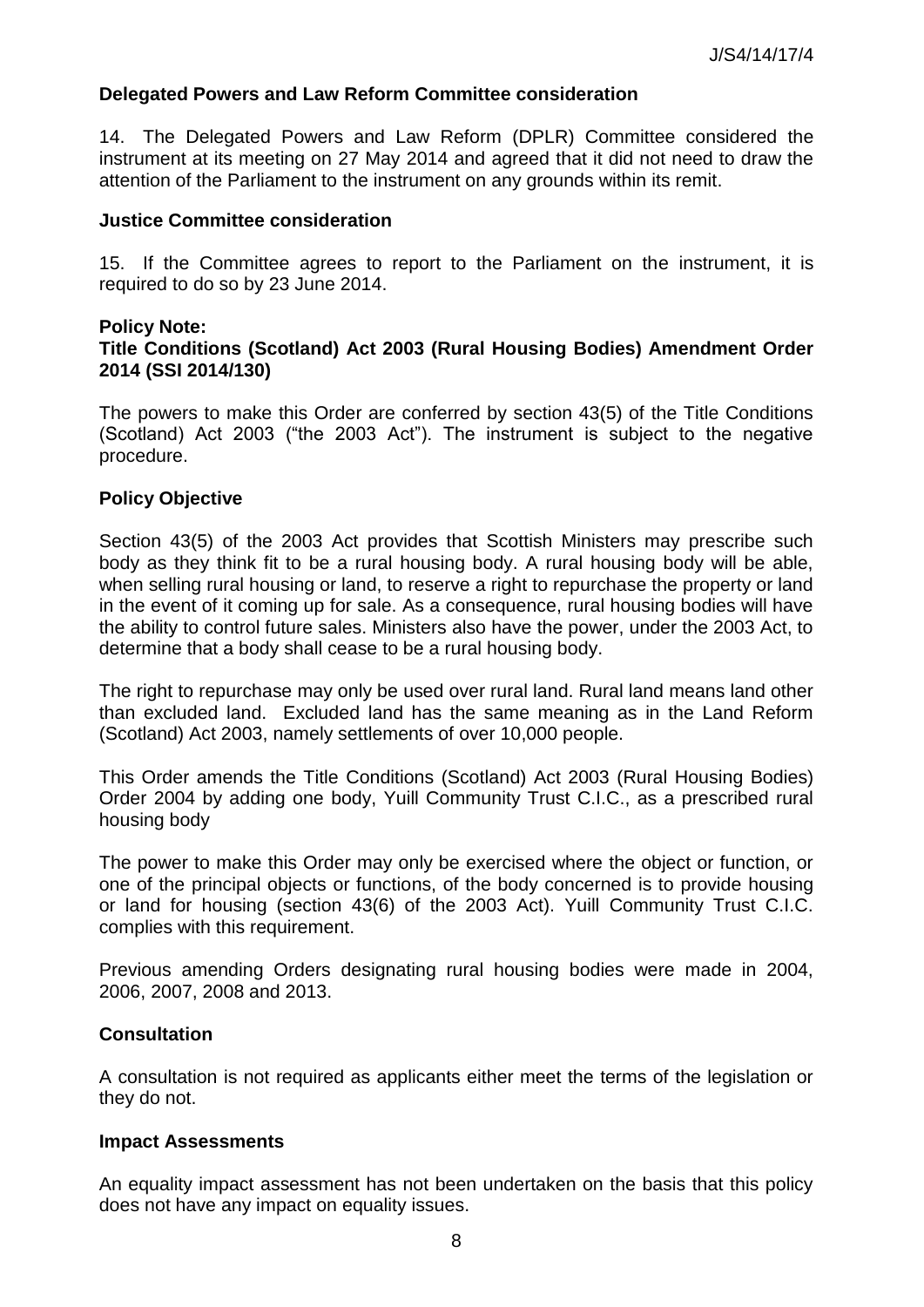## **Financial effects**

A Business and Regulatory Impact Assessment (BRIA) has been completed and is attached. With the limited information received from the BRIA process, we conclude that the impact of this Order on existing businesses in the area is generally positive. The Order enables a further rural housing body to provide affordable housing for current and future communities. This is likely to contribute to sustaining existing businesses and may attract new businesses.

Civil Law and Legal System Division April 2014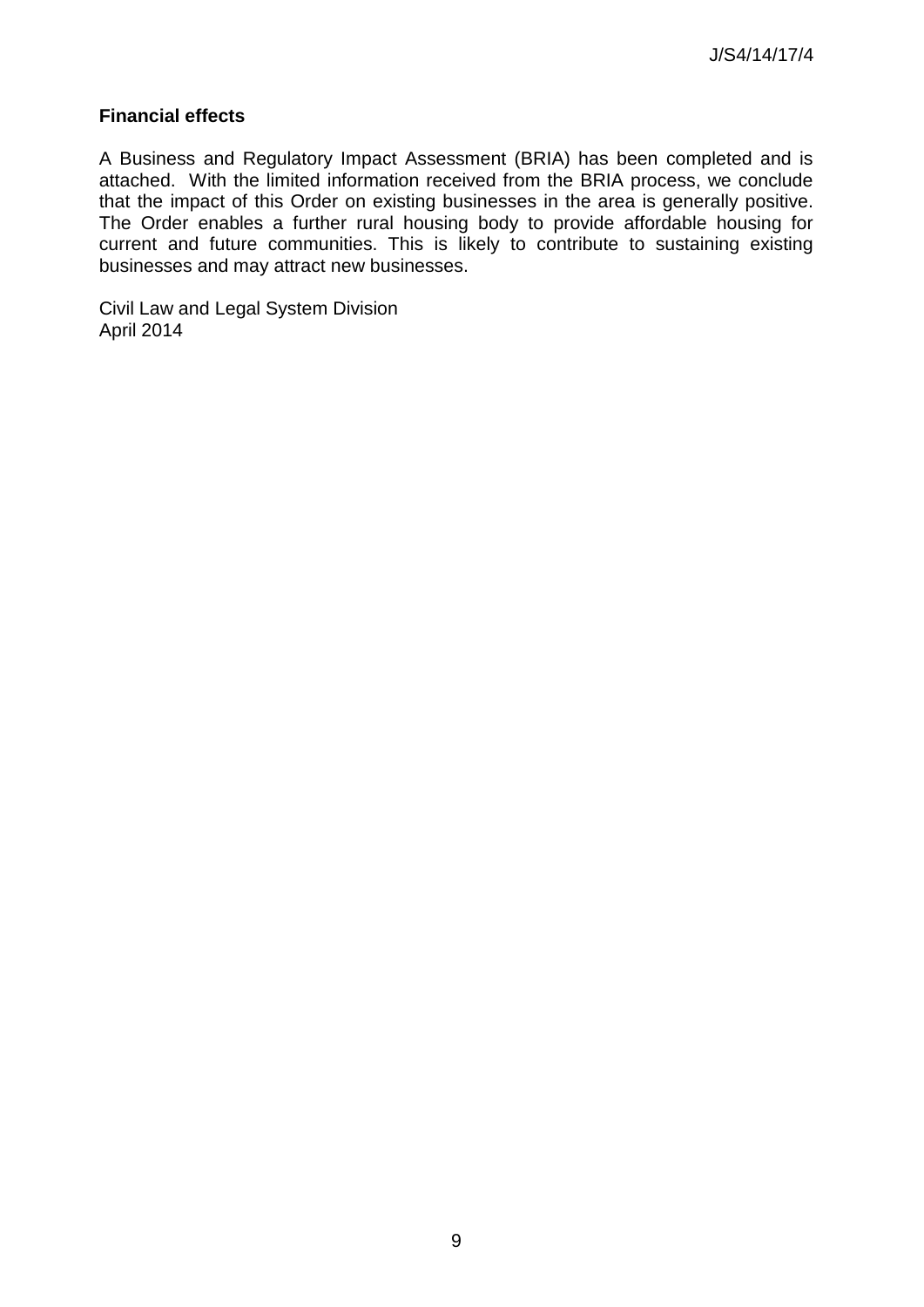# **ANNEXE A**

## **Negative instruments: procedure**

Negative instruments are instruments that are "subject to annulment" by resolution of the Parliament for a period of 40 days after they are laid. All negative instruments are considered by the Delegated Powers and Law Reform Committee (on various technical grounds) and by the relevant lead committee (on policy grounds).

Under Rule 10.4, any member (whether or not a member of the lead committee) may, within the 40-day period, lodge a motion for consideration by the lead committee recommending annulment of the instrument.

If the motion is agreed to by the lead committee, the Parliamentary Bureau must then lodge a motion to annul the instrument to be considered by the Parliament as a whole. If that motion is also agreed to, the Scottish Ministers must revoke the instrument.

Each negative instrument appears on the Justice Committee's agenda at the first opportunity after the Delegated Powers and Law Reform Committee has reported on it. This means that, if questions are asked or concerns raised, consideration of the instrument can usually be continued to a later meeting to allow the Committee to gather more information or to invite a Minister to give evidence on the instrument. In other cases, the Committee may be content simply to note the instrument and agree to make no recommendations on it.

#### **Guidance on subordinate legislation**

Further guidance on subordinate legislation is available on the Delegated Powers and Law Reform Committee's web page at:

[http://www.scottish.parliament.uk/parliamentarybusiness/CurrentCommittees/64215.as](http://www.scottish.parliament.uk/parliamentarybusiness/CurrentCommittees/64215.aspx) [px](http://www.scottish.parliament.uk/parliamentarybusiness/CurrentCommittees/64215.aspx)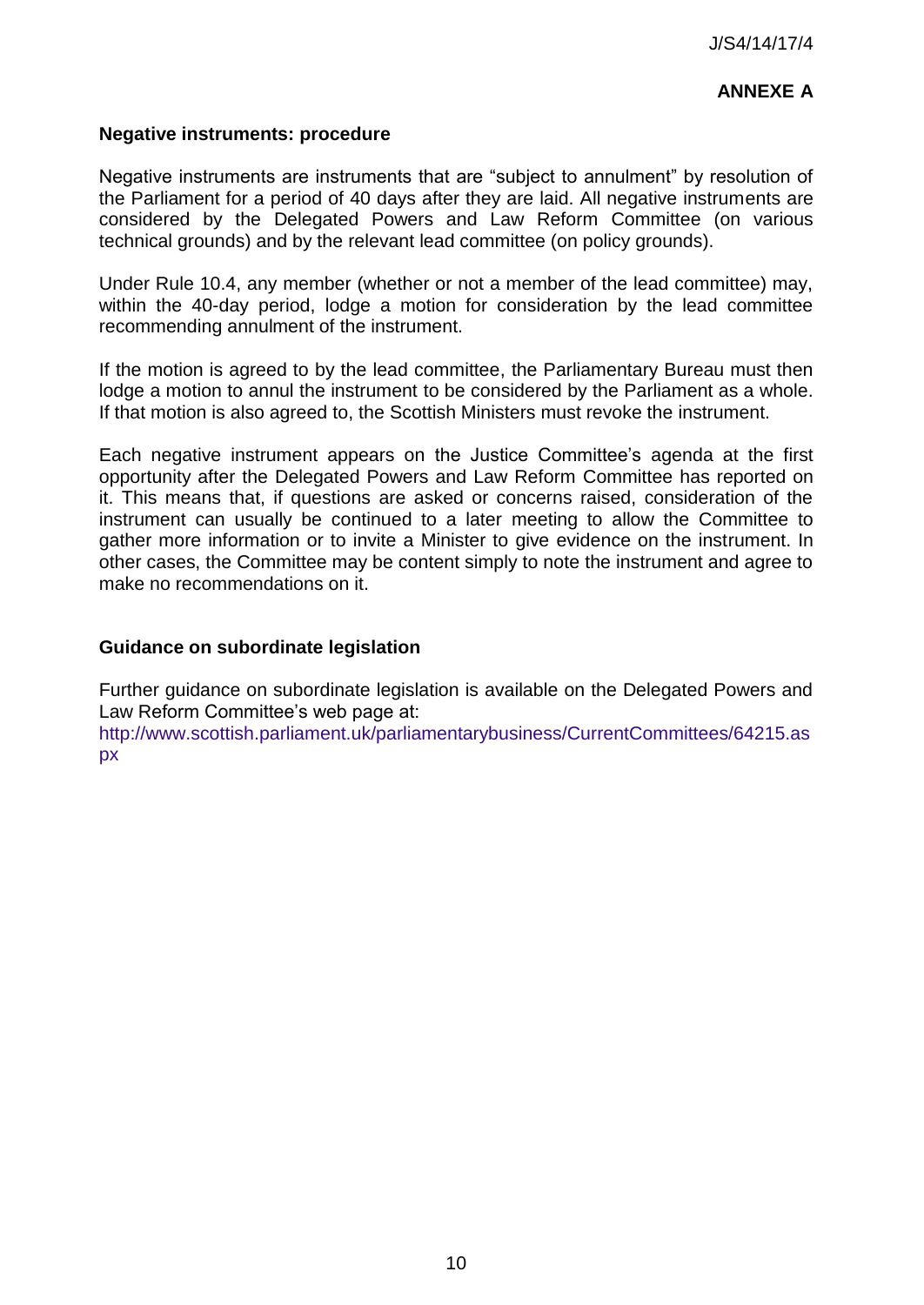## **Justice Committee**

# **17th Meeting, 2014 (Session 4) Tuesday 3 June 2014**

## **Petition PE1370**

## **Letter from Police Scotland**

#### **Lockerbie Air Disaster – PE1370 – Justice for Megrahi (JFM)**

I refer to the previous correspondence on Police Scotland's response to the criminal allegations presented by Justice for Megrahi, and the assurance provided by the Chief Constable Sir Stephen House, in his letter dated 20 February 2014, to provide the Justice Committee with an update on progress.

On 2 April 2014 I hosted a meeting at Tulliallan, between Police Scotland and a JFM Liaison Group. A summary of the meeting is enclosed for your information.

I trust that you find this update to be useful and informative. Please do not hesitate to contact me should you require any further information or clarification.

Iain Livingstone Deputy Chief Constable 28 May 2014

#### **MEETING SUMMARY**

#### **Police Scotland and Justice for Megrahi (JFM)**

### **Tulliallan Castle: Wednesday 2nd April 2014.**

#### **Present:**

**Police Scotland:** Deputy Chief Constable Iain Livingstone; Detective Superintendent Stuart Johnstone.

**Justice for Megrahi (JFM):** Iain McKie; Len Murray; James Robertson.

The meeting was held to facilitate liaison between Police Scotland and JFM in respect of the ongoing police investigation into JFM's 9 criminal allegations, with both parties keen to resolve the recent difficulties and use the meeting as a positive basis to move forward.

In a full and frank discussion, JFM expressed their concern at the progress of the investigation to date, the lack of feedback in this regard and sought to restore and maintain mutual confidence through regular liaison. In acknowledgement of the JFM position, DCC Livingstone reiterated that Sir Stephen House had stated his priority was an efficient and effective investigation into the allegations and that DCC Livingstone had been appointed to ensure that this was delivered. Regular liaison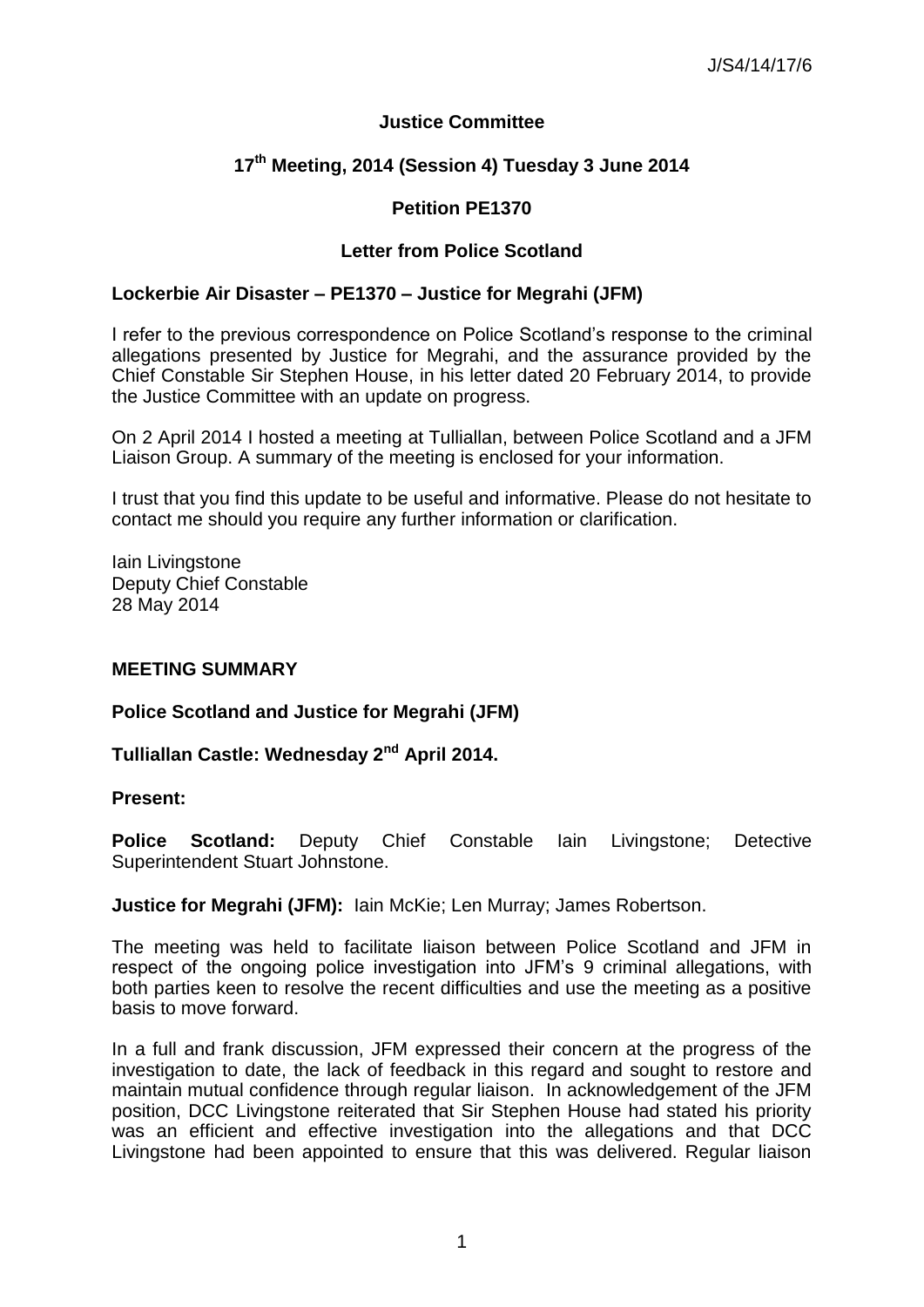between Police Scotland and JFM was welcomed and would serve to underline this commitment.

Police Scotland provided a brief synopsis of the extent of the investigations into the allegations, to date, with some reassurance through emphasis of the high standard of work and level of detail applied by Mr Shearer prior to his retirement. This work, in turn, has been subject to independent scrutiny and review, the opinion of which will help inform the enquiry as it moves forward. This update and explanation was welcomed by JFM, and served to dispel some misconceptions that the allegations were not being effectively investigated.

A robust governance structure is now in place, with the appointment of Detective Superintendent Johnstone as senior investigating officer, to progress work on the allegations, as directed by Deputy Chief Constable, Crime and on behalf of the Chief Constable. The enquiry is now being managed through established major incident procedures, with immediate effect. This methodology was welcomed by the JFM Liaison Group, and provided an assurance that the enquiry was being robustly managed, and following established major enquiry processes. A dedicated enquiry team of selected officers is being appointed under Detective Superintendent Johnstone, whose full-time remit and responsibility is now the investigation into the allegations.

JFM stated that they could find no justification in the August 2013 decision to delay enquiry into allegations 5, 6 and 7, and also challenged the implication, in the Chief Constable's letter to JFM dated 20<sup>th</sup> February 2014, that effectively investigation into all 9 allegations had been temporarily halted because of this 'conflict'. The delay had arisen because of a perceived 'conflict' with investigations being carried out by the Crown Office/Police team seeking evidence against Abdelbaset al Megrahi and possible others in relation to the downing of Pan Am 103 and the murder of 270 persons. JFM could see no good reason why the allegations could not be investigated in parallel with the other Libyan enquiries. It was highlighted that on two occasions the Justice Committee had been informed that the 'conflict' would shortly be resolved and investigation would be restarted. This had not happened. JFM maintained that far from being in conflict a number of their allegations actually had relevance to the separate Crown enquiry.

Police Scotland noted JFM's position and stated that following liaison between Mr Shearer and the Crown Office conflict between the two enquiries had been identified and thus delays occurred in progressing certain of the allegations. It was not possible to share the exact detail of that conflict due to operational security. The current position was that, of now, a full investigation of JFM's allegations was resuming and that it was accepted that in some aspects the two separate enquiries had common threads running through them that would require to be examined. However, should such conflicts present themselves the live investigation will at all times take precedent. This will not, however, preclude the full, proper, and timeous investigation to the JFM allegations.

The need for regular liaison was recognised as being an important factor if mutual confidence was to be restored and maintained during the investigative process. JFM undertook to be available as required to assist the ongoing investigation, and proposed the formation of a 'Liaison Group' charged with responsibility for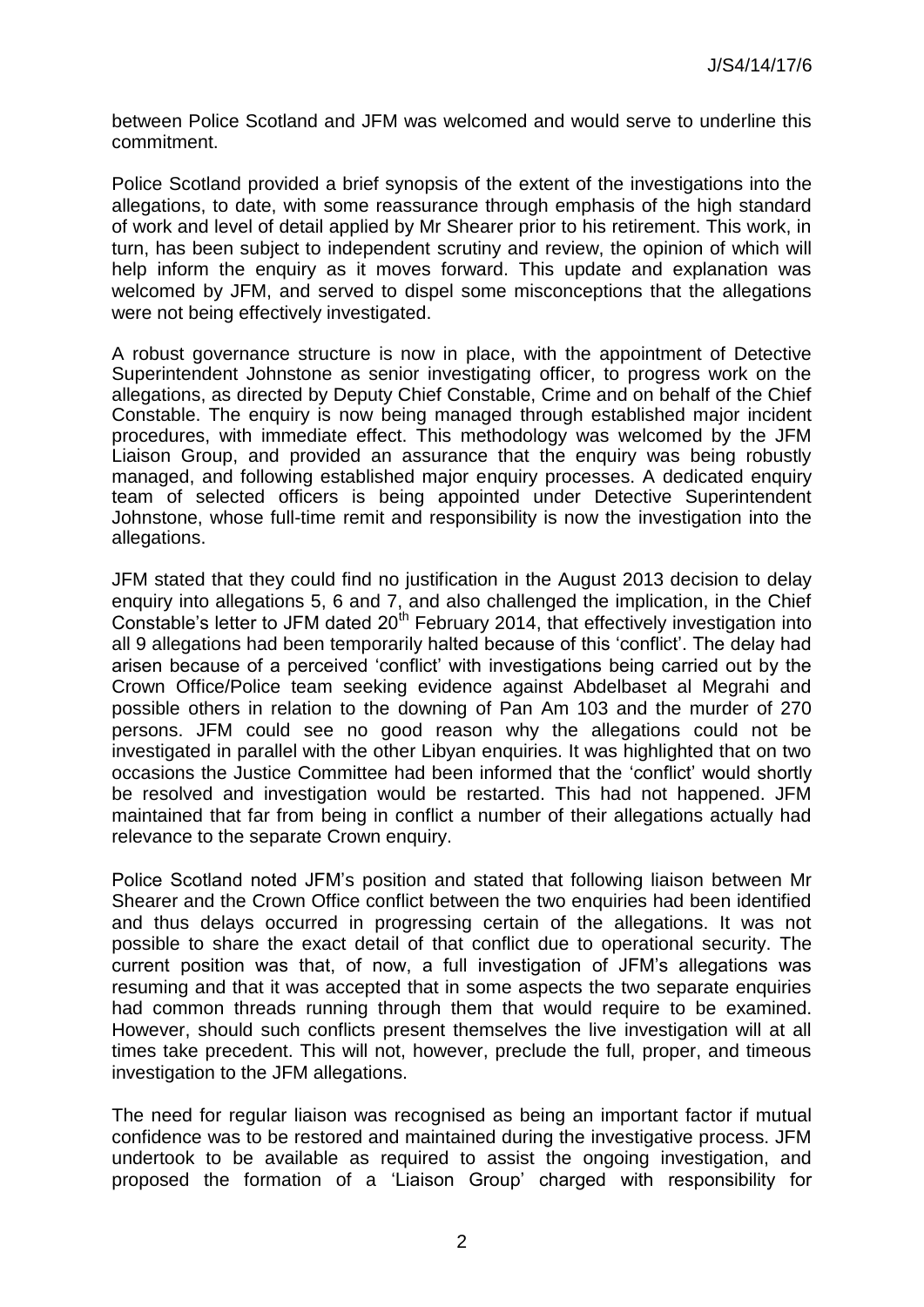maintaining close police links. While inviting the JFM representatives to contact the enquiry team at any time Police Scotland indicated that they welcomed the concept of a 'Liaison Group' whereby trust and mutual confidence could develop. They would institute a series of regular meetings shortly where there would be an opportunity to meet and review. JFM agreed to this proposal but made it clear that as an organisation with a specific aim (i.e. 'Justice for Megrahi') it reserved the right to challenge the police during the ongoing liaison. Given the length of time that had already passed, JFM stated that further unexplained or unreasonable delays in the investigation would not be acceptable.

In conclusion, JFM representatives stated that while they had reservations about the way their allegations had been handled in the past they were confident that today's discussions would prove to be an excellent basis for moving the investigation forward. Police Scotland underlined their total commitment to the investigation and their determination that these high priority allegations would be effectively investigated.

Both parties agreed that the discussions had been open, frank and extremely useful, and gave a commitment to build on this accord. Police Scotland and JFM agreed that further liaison meetings will be held in future.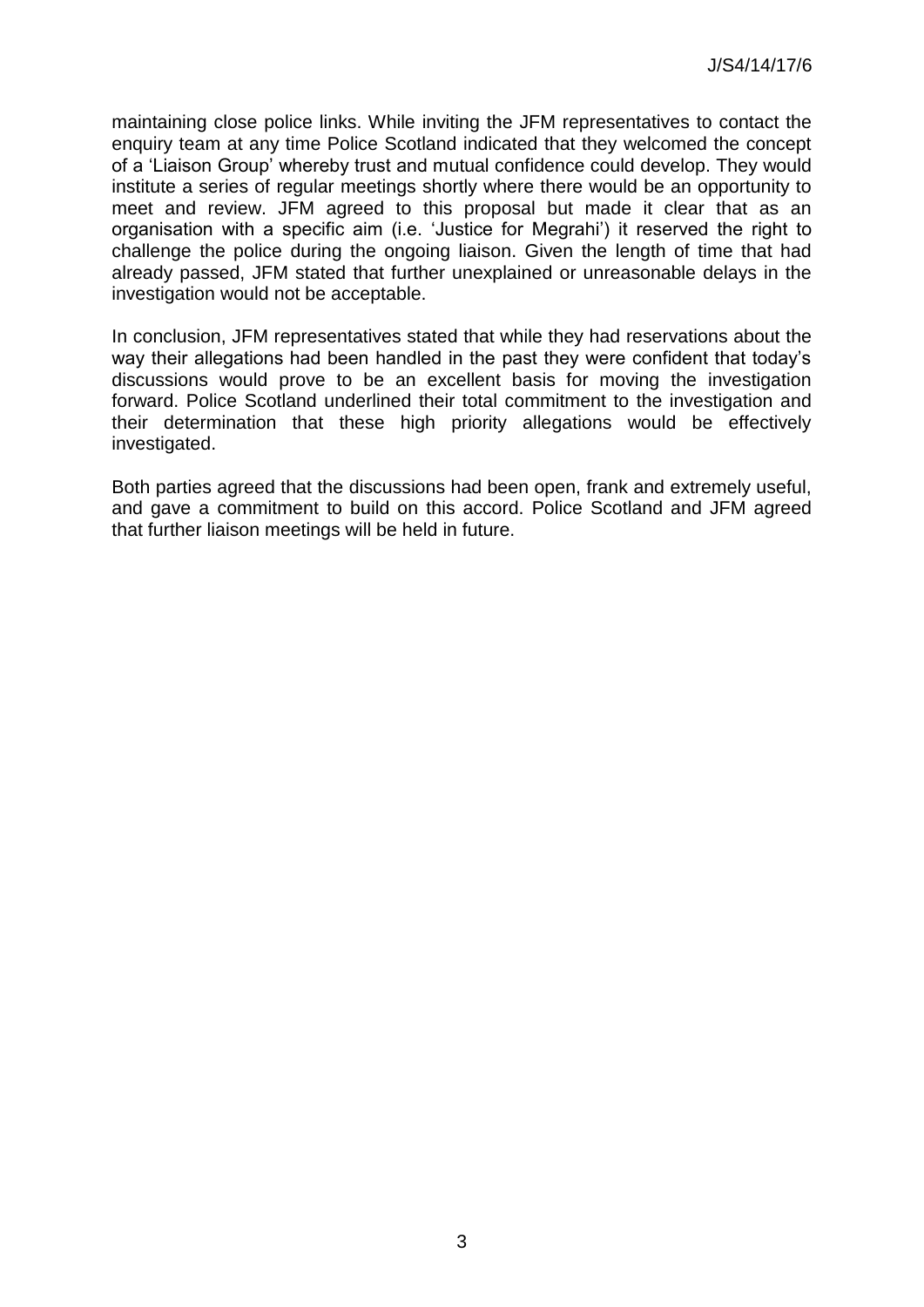## **Justice Committee**

# **17th Meeting, 2014 (Session 4), Tuesday 3 June 2014**

## **Petition PE1370 Justice for Megrahi**

### **Written submission from the Committee of Justice for Megrahi**

Since the Justice Committee's last consideration of PE 1370 on 18<sup>th</sup> February 2014 and the resultant correspondence between the Justice Committee and Police Scotland, JFM is pleased to inform the Committee that constructive progress is now being made regarding the investigation into all nine allegations of criminality against Crown, police and forensic officials.

Justice for Megrahi (JFM) is grateful to the Justice Committee for its intervention with Police Scotland subsequent to the stalling of the investigation into JFM's allegations of criminality against aforementioned officials.

On 21<sup>st</sup> February 2014 JFM received a letter of reassurance from Chief Constable Sir Stephen House that action would be taken to re-establish JFM's confidence in the investigation. Through his good offices, a meeting between DCC Livingston (responsible for oversight), Detective Superintendent Johnstone (responsible for running the investigation) and representatives of JFM took place at the Police Scotland College, Tulliallan, on 2<sup>nd</sup> April 2014.

Following a full and frank discussion, a major crime investigation team has been set up under Detective Superintendent Johnstone. In addition, the issue of 'conflict' between the JFM allegations and the COPFS investigation appears to have been overcome and interviews with JFM representatives speaking to the allegations in question have now taken place and further interviews may result. Clear lines of communication have been established and regular updates are in progress.

While there has been a positive sea-change in the police approach to the criminal allegations, ultimately, the report of their investigation will be handed over to the Crown Office for any action it might deem necessary. Given that institution's public and highly prejudicial pronouncements, in 2013, before any investigation was even launched (see: Scotsman article of 24 September 2012 – [http://www.scotsman.com/the-scotsman/scotland/lockerbie-cover-up-like-](http://www.scotsman.com/the-scotsman/scotland/lockerbie-cover-up-like-hillsborough-claim-campaigners-1-2543953)

[hillsborough-claim-campaigners-1-2543953](http://www.scotsman.com/the-scotsman/scotland/lockerbie-cover-up-like-hillsborough-claim-campaigners-1-2543953) and Times Scotland Edition article of 21 December 2012 –

[http://www.thetimes.co.uk/tto/news/uk/scotland/article3637840.ece\)](http://www.thetimes.co.uk/tto/news/uk/scotland/article3637840.ece), JFM continues to have little faith in any decision the Crown Office might make in respect of its allegations.

Currently there are three separate initiatives being pursued in relation to the Lockerbie atrocity. The JFM call for an independent public inquiry (PE 1370), the JFM criminal allegations and the Lockerbie relatives anticipated submission to the SCCRC re a third appeal against Mr al- Megrahi's conviction. All three pillars are integrally linked, although JFM, while totally supportive, has no direct role in the SCCRC submission.